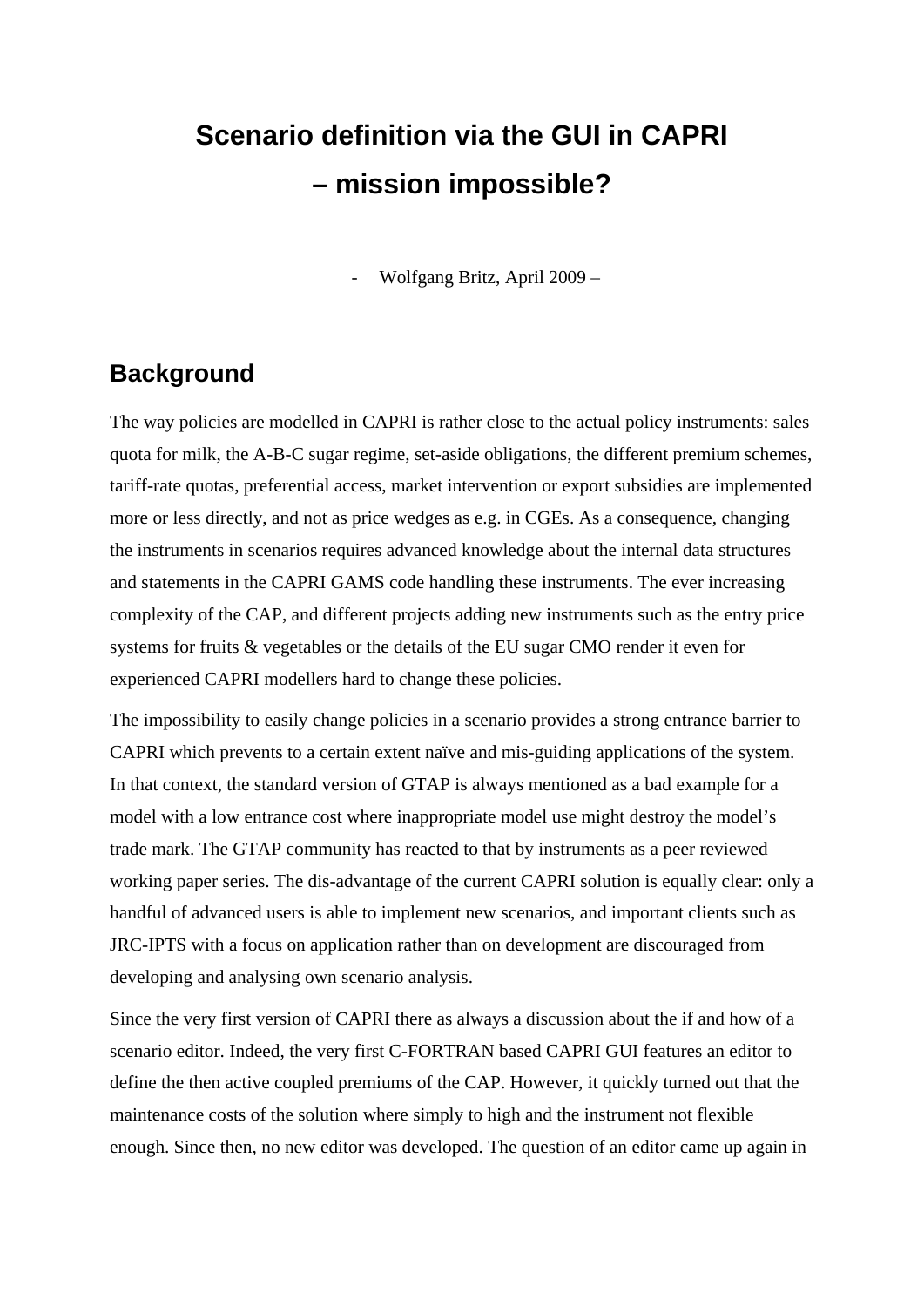the context of SEAMLESS. Here, for some selected policy elements a policy editor was developed.

Generally, the following options for a CAPRI policy editor could be imagined.

- 1. Firstly, no editor at all, as it is currently the case. Clearly, no further coding is required, and the maintenance costs are low. However, there is the real danger that almost nobody will be able to implement scenarios after further complications of the CAP and implementation of Pillar 2 instruments in the context of the CAPRI-RD project. The envisaged refactoring of the CAPRI GAMS code base in CAPRI-RD might with a hopefully clearer code structure contribute to a somewhat more user friendly implementation of policies. It is however not very probable that the solutions in the GAMS code will be "self-explaining". It is not only necessary to know where the instruments are defined, but also how they mapped into data structures, which labels are used, which values are allowed etc.
- 2. The second option builds on the exploitation possibilities of the GUI, basically, it would open the tabular views for editing. The advantage would clearly consist in the fact that a major part of the existing Java code base could be used, and the user would face an already familiar instrument. Technically, some limited changes in the underlying data structures would be necessary. It remains to be seen if that option could be used in parts. But it would requires some serious re-factoring in the GAMS code to map the different data structures storing e.g. the premiums or trade policy instruments into one data cube.
- 3. Thirdly, a new generic editor might be developed, e.g. building on the experience with SEAMLESS. That might be inviting as e.g. upper and lower limits on the allowed ranges might be integrated. However, it is questionable if it is possible to develop with limited resources such an editor which is so generic that the introduction of new policy instruments could be handled without further coding. Given limited resources for further Java development, and the need to maintain and update the code in the future renders that solution not really viable.
- 4. The last option is a very limited expansion of the current idea to have all scenario relevant code assembled in one GAMS file, only. Instead, logical parts of a scenarios and variants of such parts relating e.g. to premiums, administrative prices, border policy and the like would be stored in small separate files. These code snippets may then be changed by the user and can then be combined into more complex scenarios.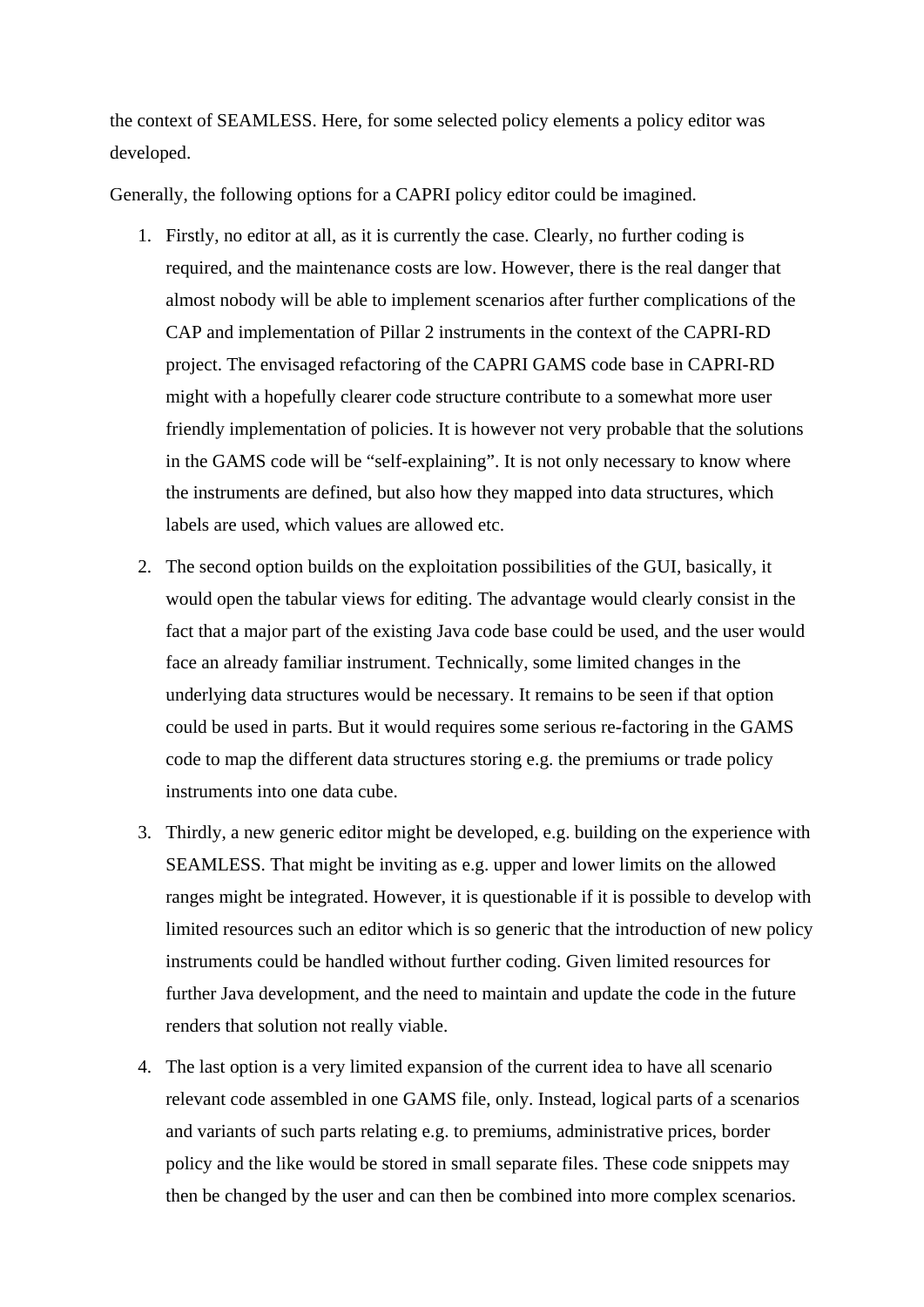## **The solution proposed**

Currently, scenario definition files typically already comprise includes where code snippets relating to certain policy instruments or other assumptions are stored. A typical example is a small file with time series of the milk quota quantities used in a scenario. It seems therefore rather straightforward to store certain policy instruments, such as premium schemes, quotas or set-aside in small separate files so that they might be combined by the user to new scenarios – say, the decoupled payments from the MTR with a certain set-aside rate and certain milk quotas.

One way to proceed is to prepare small files which define alternatives for certain policy instruments, such as different levels of decoupling or implementation of the decoupled premiums. Those code snippets would be under version control in the standard distribution of CAPRI. The user could "assemble" a scenario from existing pieces, or alternative, modify them and store them into an own scenario file. That would also render the code more transparent, as it would be clear where the relevant snippets for certain instruments are stored, and where and how they are implemented. It would also cut almost any connection between the GUI and the GAMS code: the GUI would only need to know where the snippets are stored.

The user has two options to work with the snippets:

- 1. The existing snippets can be combined to a new scenario. The scenario file generated will then comprise an \$include pointing to the snippet.
- 2. Any existing snippets can be changed via the GUI. The full code of the changed snippets becomes then part of the generate scenario file.

In order to test the proposal, a new directory "Scen" comprising sub-directories relating to specific policies instruments or other exogenous assumptions has been added to the trunk. Sub-directories may comprise code-snippets stored as small GAMS files and/or subdirectories. The user might then select from each of the categories one or several "code snippets", set a name for his scenario name and add a description. He can also double-click on a snippet and then edit it.

The obvious advantage of the approach is that would allow e.g. for a training session to predefine elements of scenarios which the user can be combine on its own. The connection between the GAMS code and the interface is very limited: adding new elements to scenarios would not require any modification to the Java code. The users can inspect the small snippets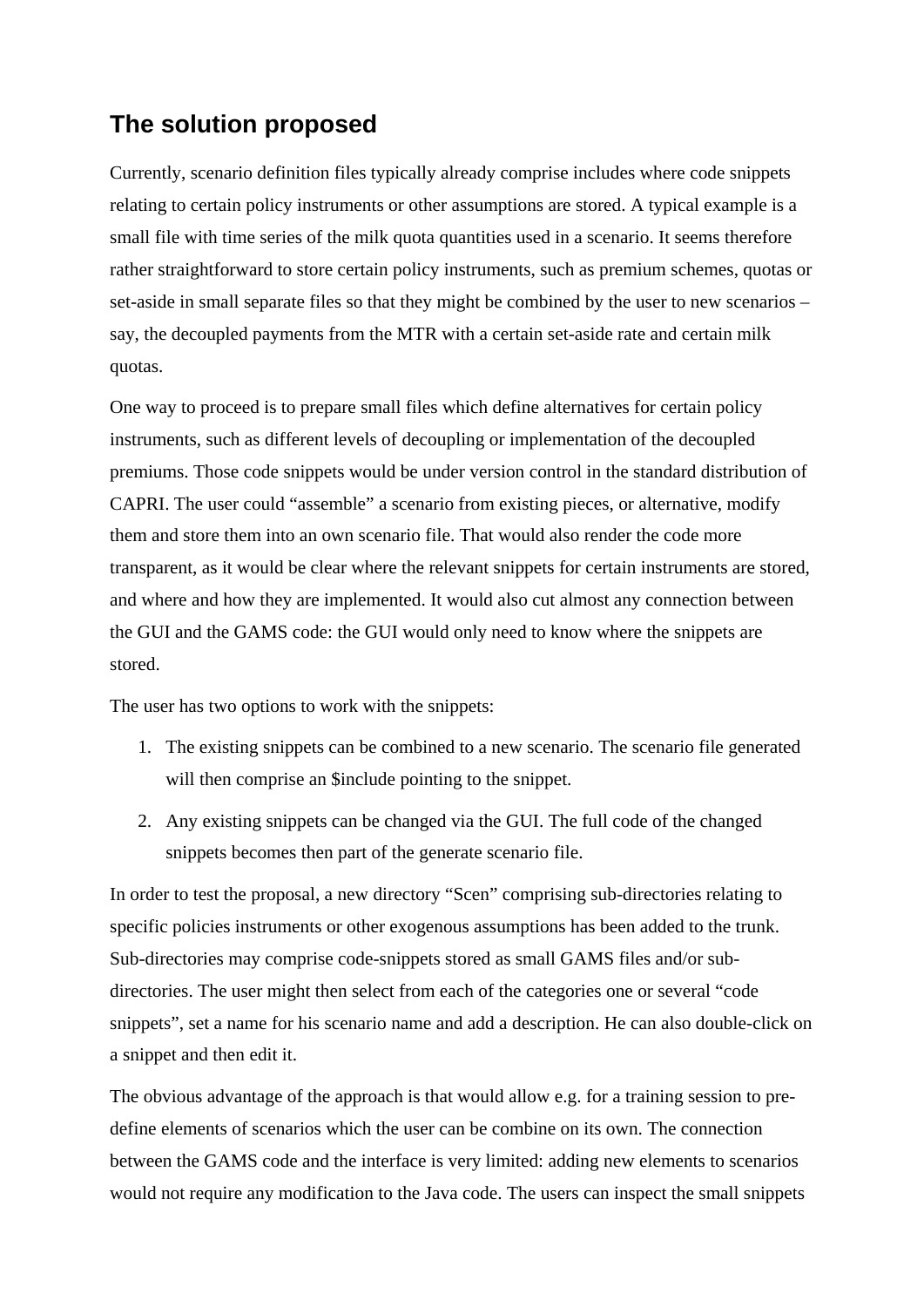and learn from them how these policies are defined in CAPRI, and might easily generate new variant from the existing code.

| & CAPRI [D:\TS2009\gams]                                    |                                                                            |                                 |   |                                |   | $\Box$ $\Box$ $\times$ |  |  |  |  |
|-------------------------------------------------------------|----------------------------------------------------------------------------|---------------------------------|---|--------------------------------|---|------------------------|--|--|--|--|
| <b>File Options Help</b>                                    |                                                                            |                                 |   |                                |   |                        |  |  |  |  |
| <b>Work step selection</b>                                  | <b>Scenario description</b>                                                |                                 |   |                                |   |                        |  |  |  |  |
| ◯ Build database                                            |                                                                            |                                 |   | Enter scenario name myScenario |   |                        |  |  |  |  |
| ◯ Generate baseline                                         |                                                                            | WTO Harbinson with Bio-Fuels.   |   |                                | I |                        |  |  |  |  |
| Run simulation                                              | Enter scenario description                                                 |                                 |   |                                |   |                        |  |  |  |  |
| ◯ Collect meta information                                  |                                                                            |                                 |   |                                |   |                        |  |  |  |  |
| ◯ Batch execution                                           | <b>Scenario elements</b>                                                   |                                 |   |                                |   |                        |  |  |  |  |
| ◯ Generate GAMS documentation                               | D:\TS2009\gams\scen\baseScenarios\mtrstd.gms<br>Define basis scenario file |                                 |   |                                |   |                        |  |  |  |  |
| ◯ Exploit gdx files                                         | Scenario categories                                                        |                                 |   |                                |   | ㅅ                      |  |  |  |  |
| <b>Task selection</b>                                       | <b>Biofuels</b><br>$ \bullet$ biof D10E2                                   |                                 |   |                                |   |                        |  |  |  |  |
| O Define scenario                                           | Premiums<br>O WTO Policy<br>wtohrb                                         |                                 |   |                                |   |                        |  |  |  |  |
| ◯ Run simulation                                            |                                                                            |                                 |   |                                |   |                        |  |  |  |  |
| ◯ Downscale simulation results                              |                                                                            |                                 |   |                                |   |                        |  |  |  |  |
| ◯ Exploit scenario results                                  |                                                                            |                                 |   |                                |   |                        |  |  |  |  |
|                                                             |                                                                            |                                 |   |                                |   |                        |  |  |  |  |
|                                                             |                                                                            |                                 |   |                                |   |                        |  |  |  |  |
|                                                             |                                                                            |                                 |   |                                |   |                        |  |  |  |  |
|                                                             |                                                                            |                                 | ∢ |                                |   | $\rightarrow$          |  |  |  |  |
|                                                             |                                                                            |                                 |   | <b>Store scenario</b>          |   |                        |  |  |  |  |
| CAPRI GUI Version 2.0, March 2009 User name: Wolfgang Britz |                                                                            | <b>User type: Administrator</b> |   |                                |   |                        |  |  |  |  |

*Functionality of the "Define scenario"* 

A new task "Define scenario" had been added to the work step "Run scenario". Chosing the task adds the panel with GUI elements shown above. The panel consist of two major panes:

- 1. A top pane where the user can enter a name for his new scenario, and a description text.
- 2. A bottom pane where the user can define the base scenario to start with (currently in the trunk "MTDSTD.gms") and the snippet to add. The available snippets and their structure is shown on the left hand side in a expandable tree which shows the subdirectories found under "gams\scen", with the exclusion of a sub-directory called "baseScenarios" and the ".svn" directories. Empty directories are not shown. The user may select any number of snippets, even several from the same sub-directory. Doubleclicking on one of the snippets shows the content of the file on the right hand side, so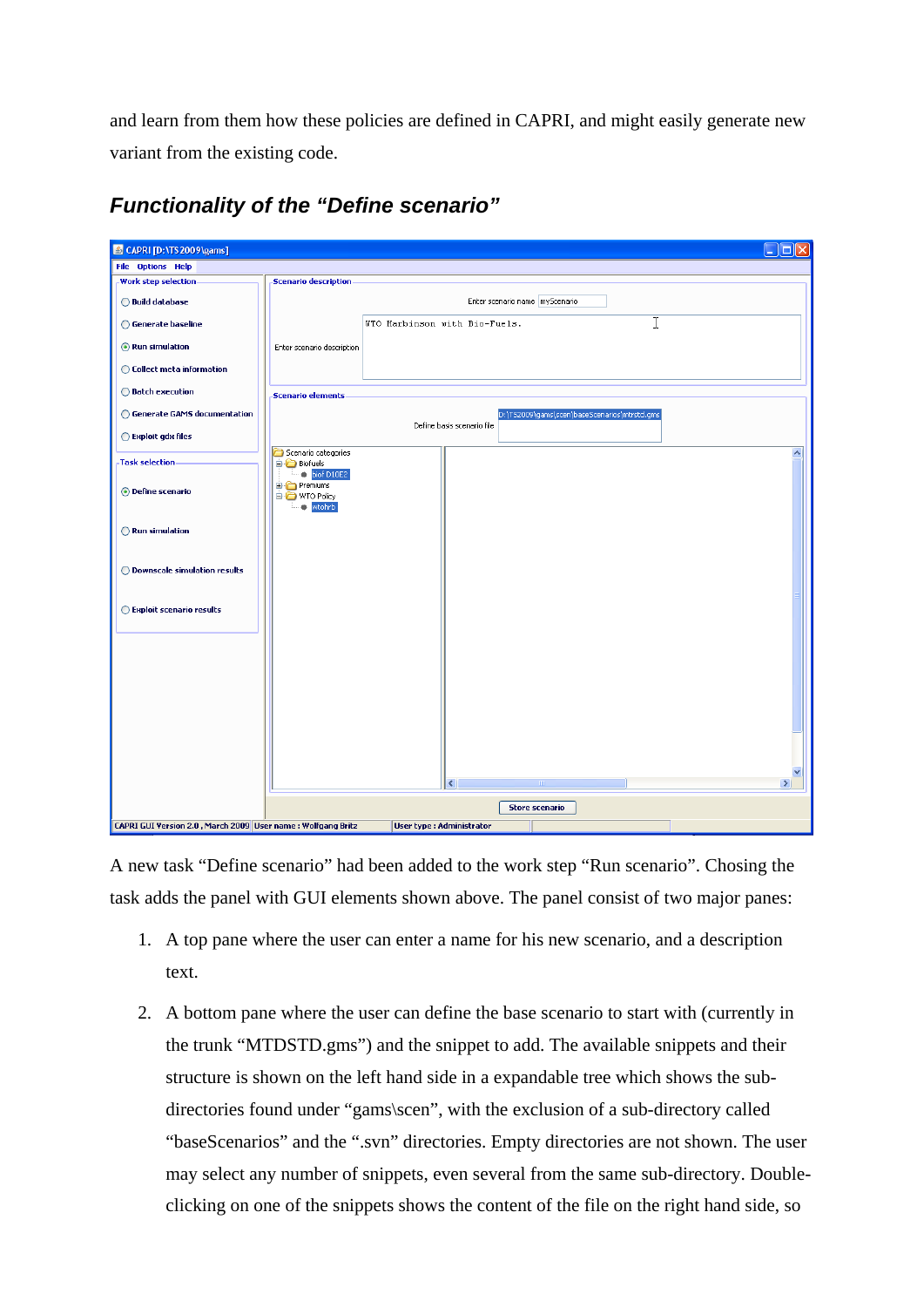that the user can inspect the code as seen below in more detail. GAMS keywords are shown in red, comments in yellow and strings in green. He can also edit the file – changes are shown in blue. Once changes had been saved, the tree shows a (user modified) behind the category. The user can also remove the changes from snippets.

| Scenario categories<br><b>Biofuels</b>                                 | How to read that table:                                               |                                                                  |                   |              |     |     |      |                                                                |                                                                                               |  |
|------------------------------------------------------------------------|-----------------------------------------------------------------------|------------------------------------------------------------------|-------------------|--------------|-----|-----|------|----------------------------------------------------------------|-----------------------------------------------------------------------------------------------|--|
| $ \bullet$ biof D10E2<br><b>Premiums</b>                               |                                                                       | PSDPAY T: premium schemes (see policy\policy Sets.cms) as DPGRCU |                   |              |     |     |      |                                                                |                                                                                               |  |
| <b>B</b> Coupling                                                      | ,2006                                                                 |                                                                  | from 2006 onwards |              |     |     |      |                                                                |                                                                                               |  |
| . Cally decoupled                                                      | eps                                                                   | set to sero                                                      |                   |              |     |     |      |                                                                |                                                                                               |  |
| partial decoupling<br>Distribution farm premium<br><b>C</b> WTO Policy | ption kill=COPT;                                                      |                                                                  |                   |              |     |     |      |                                                                |                                                                                               |  |
| - a wtohrb                                                             |                                                                       |                                                                  |                   |              |     |     |      |                                                                |                                                                                               |  |
|                                                                        | EABLE COPT(*,*,*) "Coupling degree for each payment and member state" |                                                                  |                   |              |     |     |      |                                                                |                                                                                               |  |
|                                                                        |                                                                       |                                                                  |                   |              |     |     |      |                                                                |                                                                                               |  |
|                                                                        |                                                                       |                                                                  |                   |              |     |     |      | BLOODDOO DKOOODOO DEOOODOO ELOOODOO ESOOODOO FROOOODO IROOOODO |                                                                                               |  |
|                                                                        | DPGRCU                                                                | .2006                                                            | eps               | eps          | eps | eps | 40   | 25                                                             | eps                                                                                           |  |
|                                                                        | DPPULS                                                                | .2006                                                            | 100               | 100          | 100 | 100 | 100  | 100                                                            | 100 <sub>T</sub>                                                                              |  |
|                                                                        | <b>DPDWHETR</b>                                                       | .2006                                                            | eps               | eps          | eps | eps | eps  | eps                                                            | eps'                                                                                          |  |
|                                                                        | <b>DPDUHEES</b>                                                       | .2006                                                            | 100               | 100          | 100 | 100 | 100  | 100                                                            | 100                                                                                           |  |
|                                                                        | <b>DPPARI</b>                                                         | .2006                                                            | 100               | 100          | 100 | 100 | 100  | 100                                                            | 100                                                                                           |  |
|                                                                        | <b>DPSILA</b>                                                         | .2006                                                            | eps               | ep3          | eps | eps | eps  | eps                                                            | eps                                                                                           |  |
|                                                                        | DPPARI fa                                                             | .2006                                                            | eps               | eps          | eps | eps | eps  | eps                                                            | eps                                                                                           |  |
|                                                                        | DPSCOW                                                                | .2006                                                            | eps               | eps          | eps | 100 | 100  | 100                                                            | eps                                                                                           |  |
|                                                                        | <b>DPBULF</b>                                                         | .2006                                                            | eps               | 75           | eps | eps | eps  | eps                                                            | eps                                                                                           |  |
|                                                                        | DPDCOW                                                                | .2006                                                            | eps               | eps          | eps | eps | epB  | eps                                                            | eps                                                                                           |  |
|                                                                        | <b>DPSHGM</b>                                                         | .2006                                                            | eps               | $50^{\circ}$ | eps | eps | 50   | 50                                                             | eps                                                                                           |  |
|                                                                        | <b>DPEXTENS</b>                                                       | .2006                                                            | eps               | eps          | eps | eps | eps. | eps                                                            | eps                                                                                           |  |
|                                                                        | <b>DPPOTA</b>                                                         | .2006                                                            | 60                | 60           | 60  | 60  | 60   | 60                                                             | 60                                                                                            |  |
|                                                                        | DPNE SHGM                                                             | .2006                                                            | eps               | eps          | eps | eps | eps  | eps                                                            | eps                                                                                           |  |
|                                                                        | DPNE DCOM                                                             | .2006                                                            | eps               | eps          | eps | eps | eps  | eps                                                            | eps                                                                                           |  |
|                                                                        | DPNE MEAT                                                             | .2006                                                            | eps               | eps          | eps | eps | eps  | eps                                                            | eps                                                                                           |  |
|                                                                        | DPSL_ADCT                                                             | .2006                                                            | 100               | eps          | eps | eps | 40   | 40                                                             | epz                                                                                           |  |
|                                                                        | DPSL CALV                                                             | .2006                                                            | 100               | eps.         | eps | eps | 100  | 100                                                            | eps                                                                                           |  |
|                                                                        | <b>DPNATHILE</b>                                                      | .2006                                                            | 100               | 100          | 100 | 100 | 100  | 100                                                            | 100                                                                                           |  |
|                                                                        | DPENERCRP                                                             | .2006                                                            | 100 <sup>1</sup>  | 100          | 100 | 100 | 100  | 100                                                            | 100                                                                                           |  |
|                                                                        |                                                                       |                                                                  |                   |              |     |     |      |                                                                |                                                                                               |  |
|                                                                        |                                                                       |                                                                  |                   |              |     |     |      |                                                                | --- 865/2004, 7.5.2004: wenigsten 60% der 2000-2002 geleisteten Zahlungen als Betriebspraemie |  |

Storing the scenario then generates a file as shown below, user name, the reference to CAPMOD.GMS and the date and time are automatically added by the GUI. The files will be added to the files stored in "gams\pol\_input".